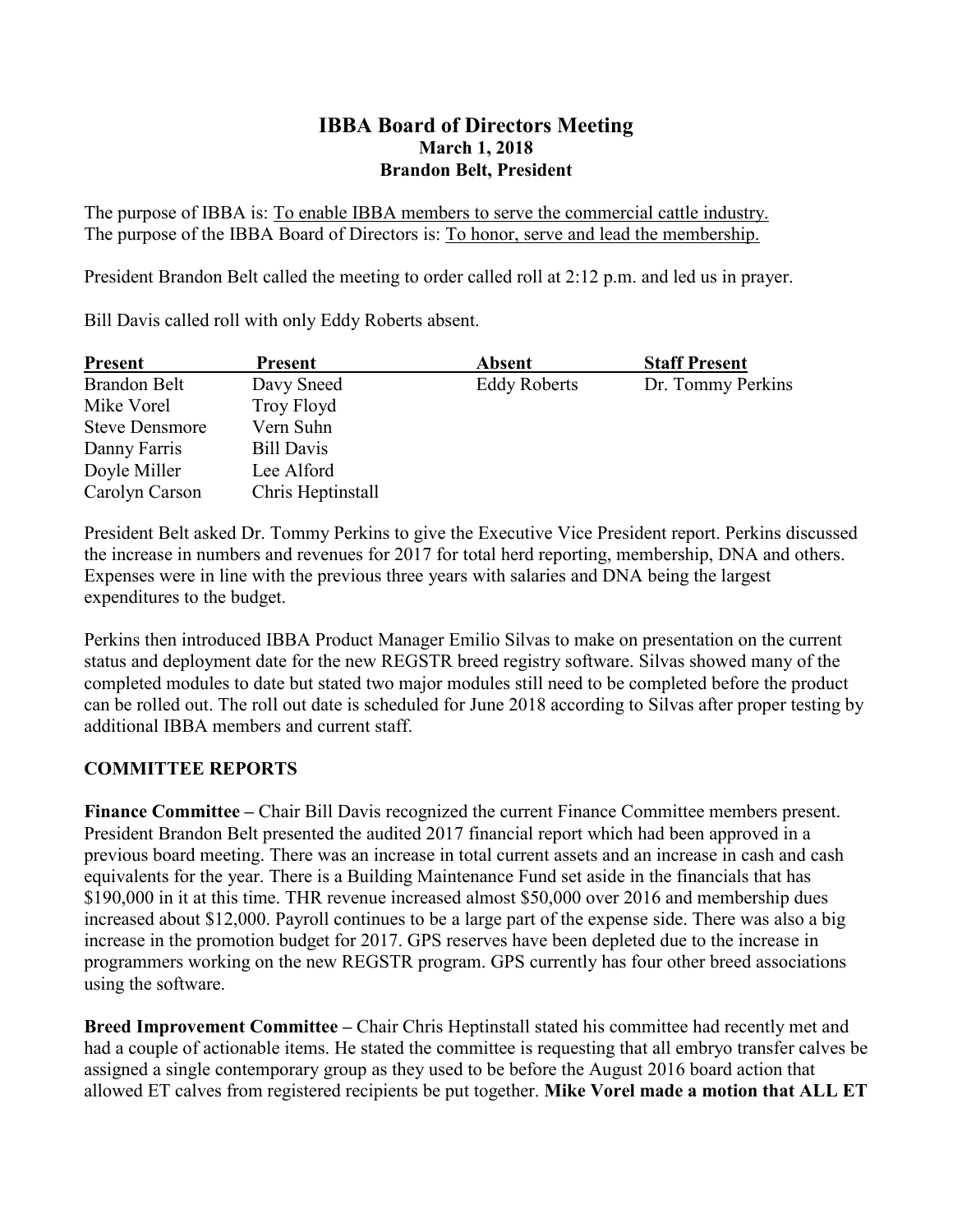**calves be placed in a single contemporary group from birth through all other measurement dates** and that "ET" be placed as their ratio instead of an "\*" or "100". The motion was seconded by **Doyle Miller. The motion passed unanimously.** It was clarified that the breed of recipient dam must be identified at the time of calf registry so that enough data could be captured for future use in the National Cattle Evaluation program.

Heptinstall then asked the board to consider the release of maternal EPDs as well as Fertility and Terminal Indexes based on current research presented by John Genho. See Appendix below for results as reported by Genho to the Breed Improvement Committee. **Doyle Miller moved to have Livestock Genetic Services calculate new EPDs for heifer pregnancy, stayability and mature cow weight and to formulate a Fertility Index from the new EPDs (along with other traditional EPDs). The motion was seconded by Chris Heptinstall. The motion passed unanimously.**

Heptinstall reported the recommendation of John Genho to use hot carcass weight, marbling score, yield grade, calving ease direct, calving ease maternal and indicator traits of weaning weight, ultrasound intramuscular fat, ultrasound fat, ultrasound ribeye area and birthweight for the calculation of a Terminal Index. See Appendix below for results as reported by Genho to the Breed Improvement Committee. **Steve Densmore moved to have Livestock Genetic Services calculate a Terminal Index as presented. Seconded by Vern Suhn. The motion passed unanimously.**

Additionally, Heptinstall presented a request for the calculation of an RFI EPD with the inclusion of current Calen Gate data with the release of pedigree information from IBBA to GrowSafe for the calculation. **Carolyn Belden Carson moved to allow the release of pedigree information for the calculation of an RFI EPD which must come back to the board for approval before their release to the membership. Mike Vorel Seconded the motion. The motion passed unanimously.**

Perkins reported the University of Missouri was requesting IBBA participate in a Hair Shedding research project using both red and black genetics. **Brandon Belt moved to allow IBBA to participate in the two-year Hair Shedding project at MU. Motion was seconded by Bill Davis. The motion passed unanimously.**

Heptinstall briefly discussed the need to update the IBBA genetic condition/defect policy. **Mike Vorel moved to direct the Breed Improvement Committee to evaluate the current genetic condition/defect policies and develop new recommendations to the board at a future meeting date. Seconded by Brandon Belt. The motion passed unanimously.**

**Commercial Committee –** Chair Danny Farris discussed the current Carcass Merit Challenge Program that had been implemented. Perkins stated that four commercial cattlemen have steers on feed at this time with some having already harvested cattle and submitted carcass data. Farris also stated the continued use of the Brangus Built Heifer tagging program. Commercial cattlemen are still seeing premiums on heifers with the eartag in the San Saba Sales and elsewhere.

**International Committee –** Chair Buck Thomason reported there were 352 registered attendees for World Brangus Congress from sixteen different countries. He stated that it has been a lot of work and he appreciates the sponsors and his committee members.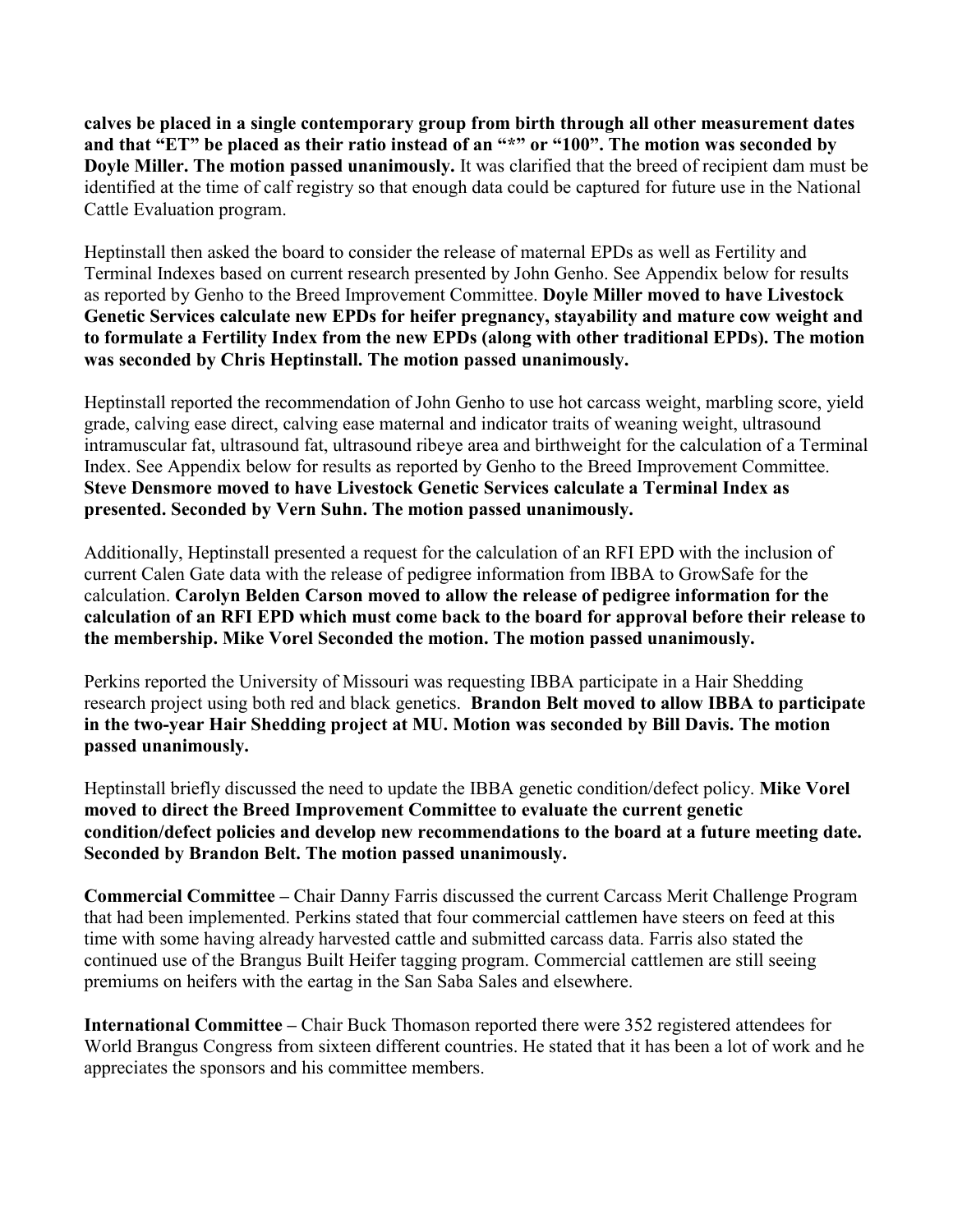**Promotion Committee – Chair Mike Vorel reported they were working on new advertisements using** carcass data from Brangus genetics.

**Show Committee –** Chair Carolyn Belden Carson reported that the Houston Livestock Show will have a good Brangus Show this year. She also reported the special awards were very well received by the members.

Junior Advisory Committee – Chair Steve Densmore reported the juniors have had another good year. He asked Junior Advisor Tyler Dean to complete the report. Dean stated the Junior National Show will be held at the Kansas State Fairgrounds over the 4<sup>th</sup> of July week. He reported there would be some travel scholarships awarded to some members to help defray the cost of traveling to Kansas. He also asked the junior board members to introduce themselves and stated that 10 of the 11 would be attending the upcoming Youth Beef Conference. Lastly, he asked everyone to participate in the Legacy Female sale that would take place on Saturday night at the World Brangus Congress Gala.

**Nominating Committee –** Chair Mike Vorel reported the slate of officers as recommended by his committee:

President – Doyle Miller 1st Vice President – Eddy Roberts 2nd Vice President – Bill Davis Secretary/Treasurer – Chris Heptinstall

#### **Lee Alford moved to accept the slate by acclimation. Seconded by Steve Densmore. The motion passed unanimously.**

Brandon Belt gave his outgoing president remarks. He discussed the great work in increasing THR, membership, the new IBBA headquarters office building and trademark recovery as some of the highlights of his six years on the board.

President Doyle Miller provided some brief remarks as the new president of IBBA.

#### **Lee Alford moved to adjourn at 4:02 p.m. The motion was seconded by Steve Densmore. The motion passed unanimously.**

**These minutes have been read and approved by .**

 **Doyle Miller, President**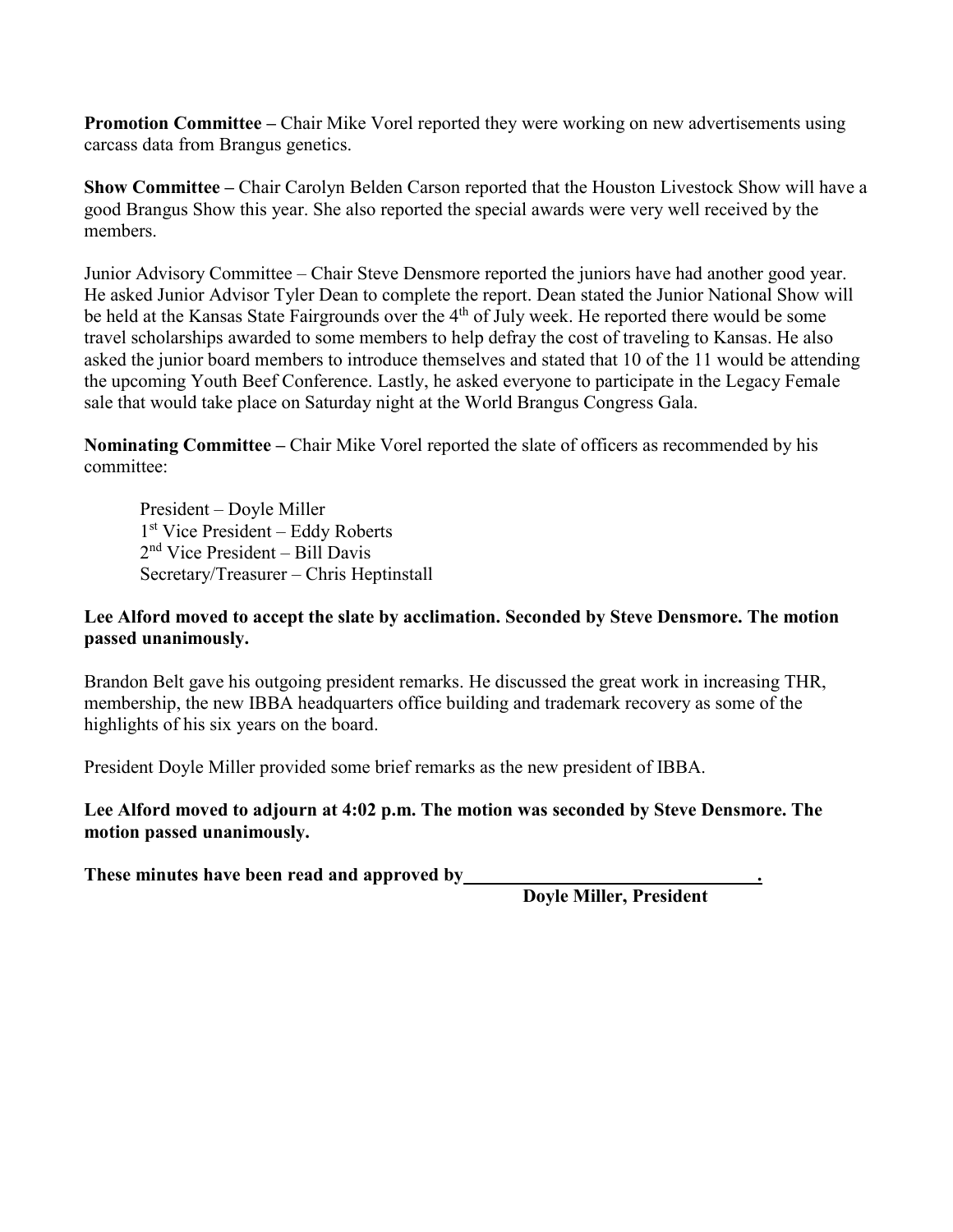# Fertility Index

## Economically Relevant Traits

- 1. Heifer Pregnancy
	- a. Defined as if a calf had a calf by 30 months of age compared to yearling weight contemporary group.
	- b. Donor dams and animals sold as breeding animal not considered.
	- c. Heritability = 0.19
	- d. No correlation to other traits, including scrotal circumference
	- e. >80,000 records
- 2. Days to Calving
	- a. Age at first calf up to 30 months of age.
	- b. Contemporary group defined as yearling contemporary split by 120 day calving windows
	- c. Donor dams not considered.
	- d. Heritability = 0.22
	- e. Genetic Correlations:
		- i. Scrotal Circumference = -0.30
		- ii. Back Fat  $= 0.32$
		- iii. Milk =  $0.55$
		- iv. Cow  $Wt = 0.35$
	- f. 71,224 records
- 3. Stayability
	- a. Whether or not a cow is still in herd at 6 years of age.
	- b. Contemporary group defined as yearling group
	- c. Donor dams and animals sold as breeding animals removed
	- d. Heritability =  $0.16$
	- e. Genetic Correlations:
		- i. Milk = -0.47
		- ii. Days to Calving = -0.25
	- f. 14,250 records with 60% success rate
- 4. Calving Ease
	- a. Direct Heritability = 0.17
	- b. Maternal Heritability = 0.11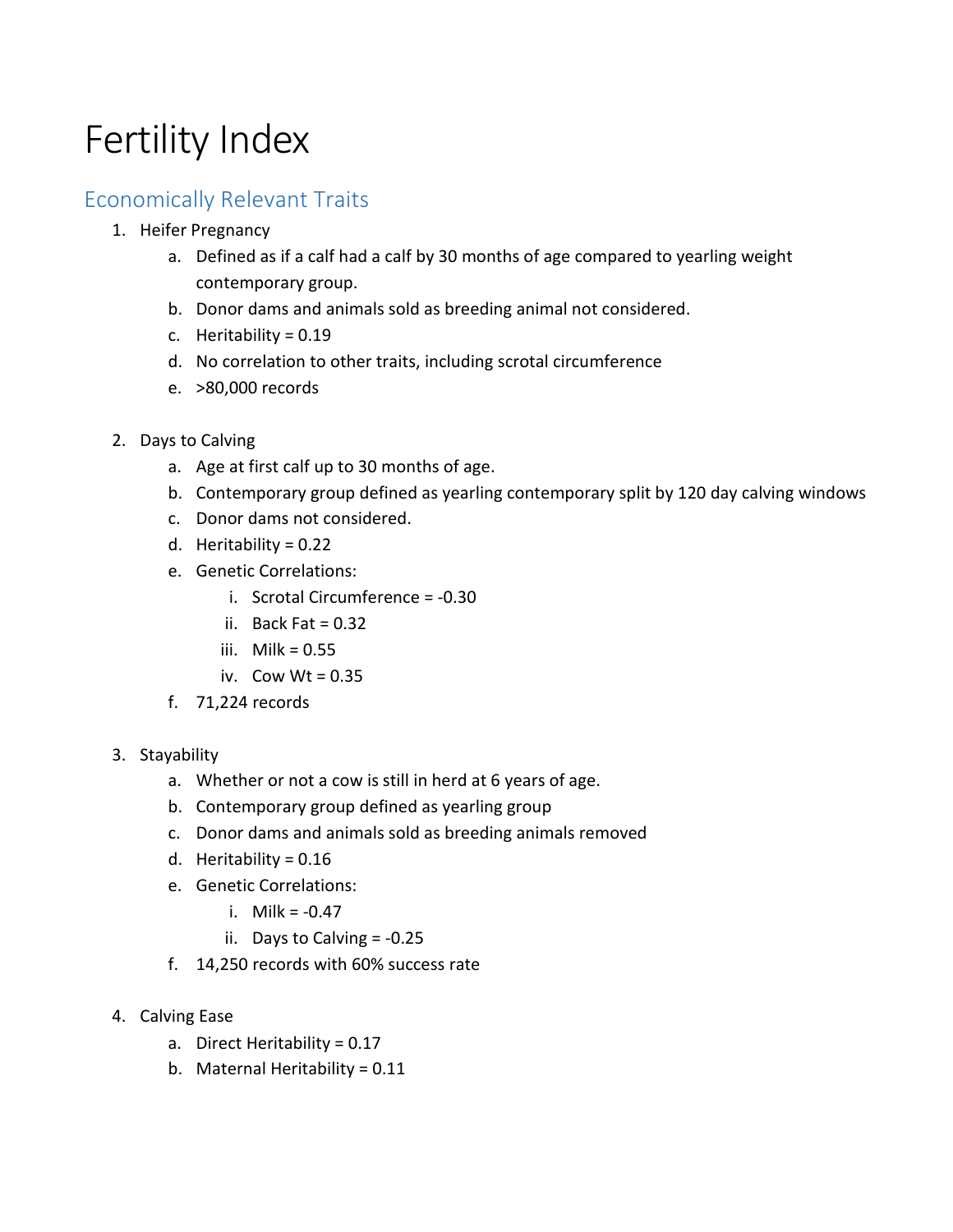# Indicator Traits

- 1. Mature Cow Weight 6,000 records
- 2. Scrotal Circumference
- 3. Ultrasound Back Fat
- 4. Birth Weight
- 5. Milk

# Fertility Index

| <b>Trait</b>                 | <b>Index Weight</b> | <b>Relative Weight</b> | <b>Correlation to Index</b> |
|------------------------------|---------------------|------------------------|-----------------------------|
| <b>Heifer Preg</b>           | 135.4               | 15%                    | 50%                         |
| Stayability (2 YO)           | 110.5               | 10%                    | 56%                         |
| Stayability (6YO)            | 65.7                | 6%                     | 28%                         |
| Days to Calving              | $-6.9$              | 15%                    | 10%                         |
| Cow Weight                   | 0.41                | 5%                     | 0%                          |
| <b>Scrotal Circumference</b> | $-10.7$             | 5%                     | 0%                          |
| <b>Birth Weight Direct</b>   | 1.27                | 2%                     | 20%                         |
| <b>Birth Weight Maternal</b> | 0.4                 | 0%                     | 0%                          |
| <b>Weaning Weight</b>        | 1.74                | 10%                    | 28%                         |
| Milk                         | 2.19                | 9%                     | $-20%$                      |
| <b>Scan Fat</b>              | 3400                | 23%                    | 66%                         |